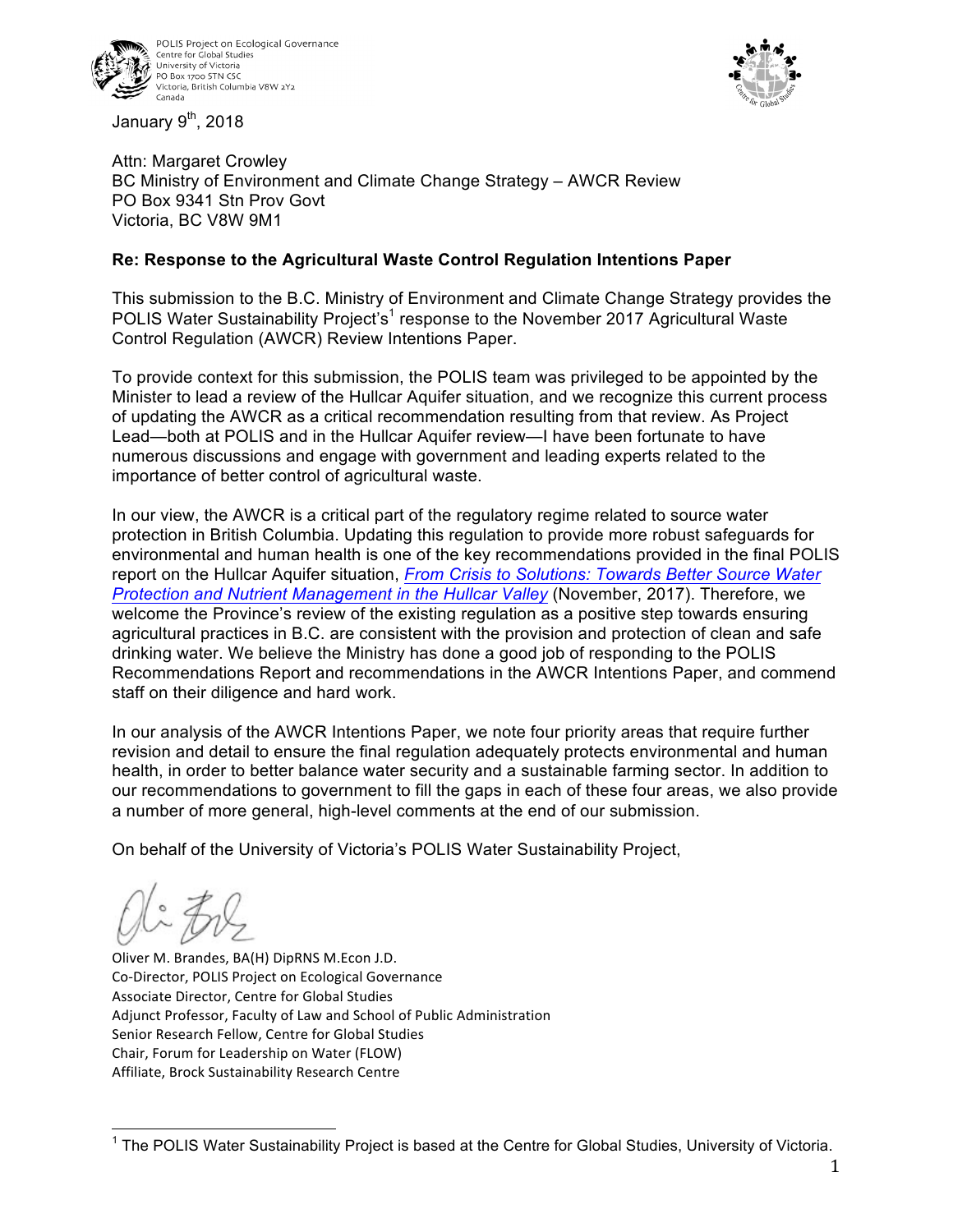



### **1. Clarify the definitions, triggers, and process for adding aquifers to the list of vulnerable aquifers. This must include clear criteria for adding an aquifer to the list, and a process for a water supplier to nominate an aquifer based on existing or emerging concerns.**

The AWCR Intentions Paper states that the revised AWCR will apply a risk-based approach, under which more stringent protections will be required in high-risk areas. A high-risk area includes land over a vulnerable aquifer—an area that has one or more aquifers classified as highly or moderately vulnerable under the British Columbia Aquifer Classification System.

Government needs to ensure clarity on how the ongoing process for adding aquifers to this "vulnerable aquifers list" will occur. The regulation must set out simple, defensible criteria for adding an aquifer to the list. Specifically, regions such as the Hullcar Valley must be included as high-risk areas. In addition, we believe an important element towards this goal is for the regulation to establish a process whereby a water supplier or local water board (such as a local water district) is able to nominate an aquifer based on existing or emerging concerns. These local entities will often have access to the specific and relevant local knowledge to ensure a comprehensive regime is implemented.

## **2. Clearly define a set of triggers for development of Nutrient Management Plans and a schedule for inspection of farms with plans. Require nutrient management plans to be made accessible to the public.**

The AWCR Intentions Paper lists a series of potential additional triggers for Nutrient Management Plans, including animal density. However, it fails to commit to a specific animal unit trigger. Government must follow through with their intention to include an additional trigger for nutrient management plans based on the number of animal units, and set that mandatory trigger threshold at reasonable number (we support the suggested 50 animal units provided by other experts as part of this submission process). This number of animal units is reasonable higher than the number requiring plans in Denmark and Washington State and appropriate for the broader B.C. context.

The AWCR Intentions Paper briefly refers to compliance inspections in the context of recordkeeping and corrective actions. However, there is no detail about how often government will conduct inspections, or for which operations. Government must commit to conducting regular annual inspections of operations with nutrient management plans, and specify how often they will occur.

Government must mandate that all plans are available to the public and posted on a regionspecific registry—this is critical for transparency and building public trust and confidence.

#### **3. Ensure that the regulation requires a 30 per cent safety factor for all nutrient management plans in high risk areas until a Director confirms, with reference to postharvest nitrate test results, that the plan calculations are accurate and a safety factor is no longer needed.**

The AWCR Intentions Paper states that a Director may require a nutrient management plan on a case-by-case basis if there is evidence of negative impact, or potential negative impact; the nutrient management plan must be independently verified, and the Director may require a safety factor.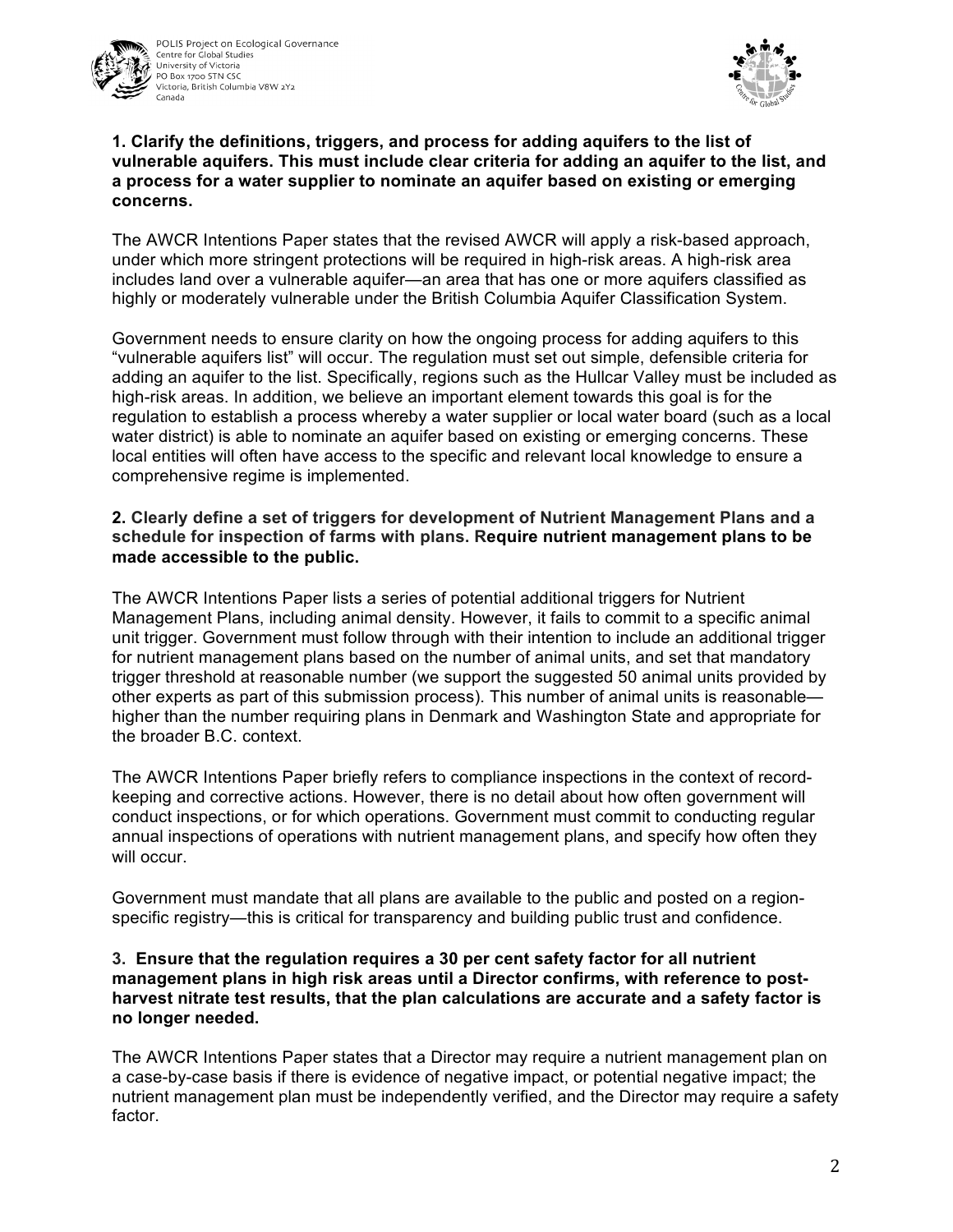



Several parts of the POLIS Recommendations Report state that in high-risk and emerging problem areas, nutrient management plans must have safety factors because the calculations that produce these plans are approximations and intended to provide optimal growth of crops. The POLIS Recommendations Report states that "post harvest nitrate tests in conjunction with independently verified nutrient management plans that include a safety factor are the most efficient means of preventing new leaching from occurring" (see footnote 38 p.13). The POLIS Recommendations Report suggests that nutrient management plans need to have a safety factor built in of 30 per cent, which would help create an appropriate buffer for unforeseen circumstances and variables that the original nutrient management plan calculations may not have adequately accounted for, such as reduced plant growth. The safety factor could be reduced or removed once the Director confirms, with reference to post-harvest nitrate test results, that the plan calculations are accurate and a safety factor is no longer necessary.

In essence, we believe that government should reverse the onus so that safety factors are built in (not at the discretion of the Director) but that those safety factors can be removed once confirmed they are not needed (at the discretion of the Director and supported by evidence).

## **4. Ensure that the regulation requires an impermeable base (such as a liner) for all existing, modified, and new permanent manure storage.**

The AWCR Intentions Paper is clear that over vulnerable aquifers, permanent storage structures that are **new or modified** will be required to have an impermeable base and have a minimum of two metres vertical distance below the whole structure to the seasonal high water table. In addition, there are specific requirements for permanent liquid manure storage structures (including earthen storage). Further, the AWCR Intentions Paper states that the Ministry is proposing a new requirement for existing earthen storage for liquid manure over vulnerable aquifers: Within two years of a new revised regulation, the operator must have a qualified professional conduct an assessment to ensure the storage is not leaking. If the storage is leaking, the operator must put an impermeable base layer (or liner) in place.

This approach falls short of the POLIS Recommendations Report, as it only requires liners for new or modified permanent manure storage systems, not existing ones. The only apparent exception is for earthen storage for liquid manure over vulnerable aquifers. Existing facilities have contributed to the current problems in the Hullcar (and likely in many regions across the province). All storage systems should be equipped with appropriate impermeable liners to ensure protection of drinking water sources. Government must create a schedule to retrofit existing storage facilities with impermeable liners in *all* existing operations, not just future constructions. A reasonable timeline would be to require that all storage facilities over drinking water sources have impermeable bases installed in a five-year period.

# **General Comments**

# *Linking the Regulation to Drinking Water Protection Plans*

We note on page 3 of the AWCR Intentions Paper under "General Considerations" that the links to existing legislation and regulations are noted; however, Drinking Water Protection Plans are not included. We believe Drinking Water Protection Plans should be explicitly included, as there may be some severe cases in which the Ministry of Health will be required to explicitly engage and trigger a Drinking Water Protection Plan when public health is at risk (such as in the Hullcar Valley).